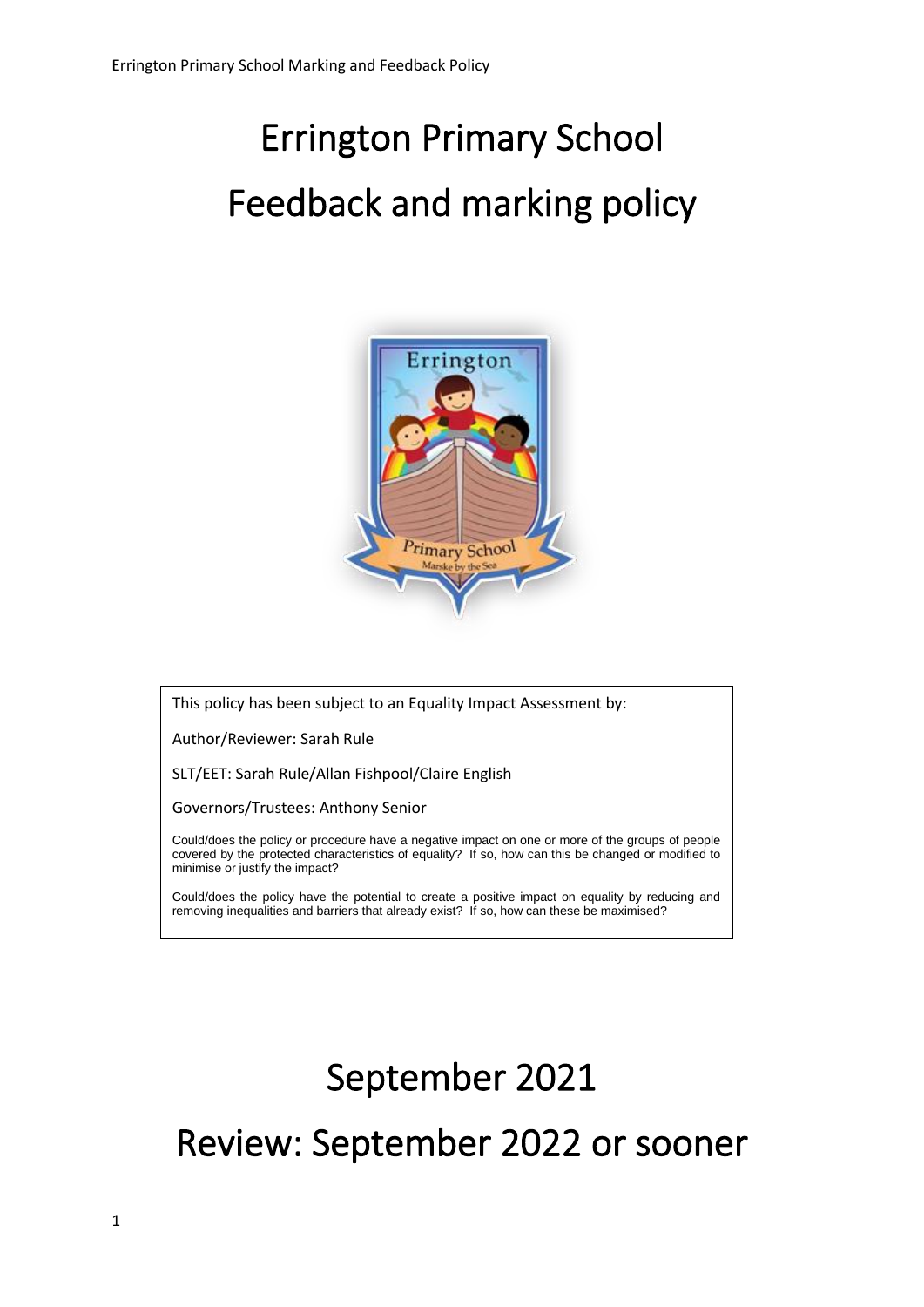## **Overview**

The aim of our Marking and Feedback Policy at Errington Primary is to encourage children to take ownership over their learning in order to develop independence and to take responsibility for their own learning as they progress through school. We use a range of strategies to inform children about aspects of their work which they can correct and improve as well as celebrating their progress and achievements. We use a variety of different approaches to implement this which includes teacher marking, self-checking, peer assessment and AfL strategies.

We aim to keep marking simple for children to understand and respond to if necessary.

English-

When marking written work we:

- Ensure a date and title is on each piece of work
- Use a purple pen
- Acknowledge that work has been seen with a tick and an acknowledgement of effort (see below)
- Use the Personal Marking symbols below on extended pieces or focussed writing-

#### **Effort**

 $\bigodot$ - Excellent

 $\odot$ - Good

 $\bigoplus$  - A reasonable effort

If work falls short of any of these, verbal feedback should be given explaining what could have been improved.

Work should be labelled if it is not completed independently with the following-

S- Supported

G- Groupwork

\*What was good about the work. Link to LO if possible

-> How could the work be improved or next steps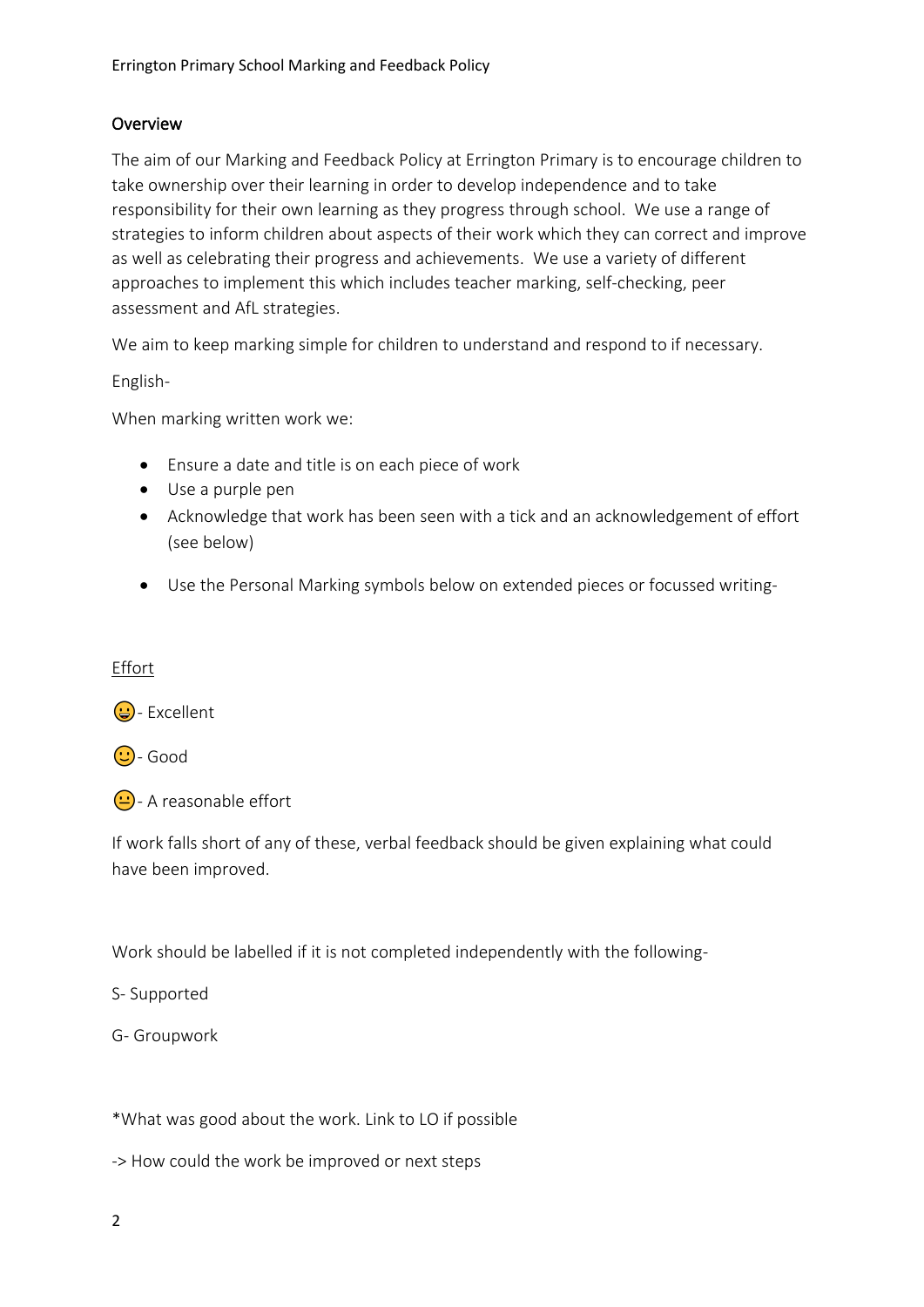In Y2 and Y3 where necessary- Teacher may indicate where full stops should be with a circle and underline a letter which should be a capital.

From Y3 upwards a wiggly line indicates an error and will be initialled with the following

S- spelling

WV P- Punctuation

G- Grammar

 $W'$ ? Will indicate the writing does not make sense (A ]? in the margin could indicate a larger section of text which did not make sense)

A single tick can be used internally within writing to indicate a good response

A double tick indicates and excellent response

#### Editing and Redrafting Approach

For some lessons a teacher may use a Marking Analysis Feedback for a whole class feedback. This would include looking at strengths and weaknesses within the writing and is particularly useful when a large number of the group are making the same errors or are ready for a new level of challenge to be introduced at the same time. In this case the error will be explained to the class- perhaps using examples based on children's work. Identifying problems will be discussed, children can suggest ways to improve the work and the editing and redrafting process is then modelled with the children to show them how work can be corrected and improved. Children will work with a peer to identify errors in their own work and to suggest improvements, make alterations and refinements and to improve the work together.

Opportunities should be taken to share good examples of work from the children by scanning work, typing in part of the text etc. Good qualities can be highlighted to the children and the class can respond to their own work by modelling their own examples. For example, an excellent example of a simile may have been used. This would be discussed and the impact on the reader. The class might then identify a place in their own writing where a simile could be added and edit their work.